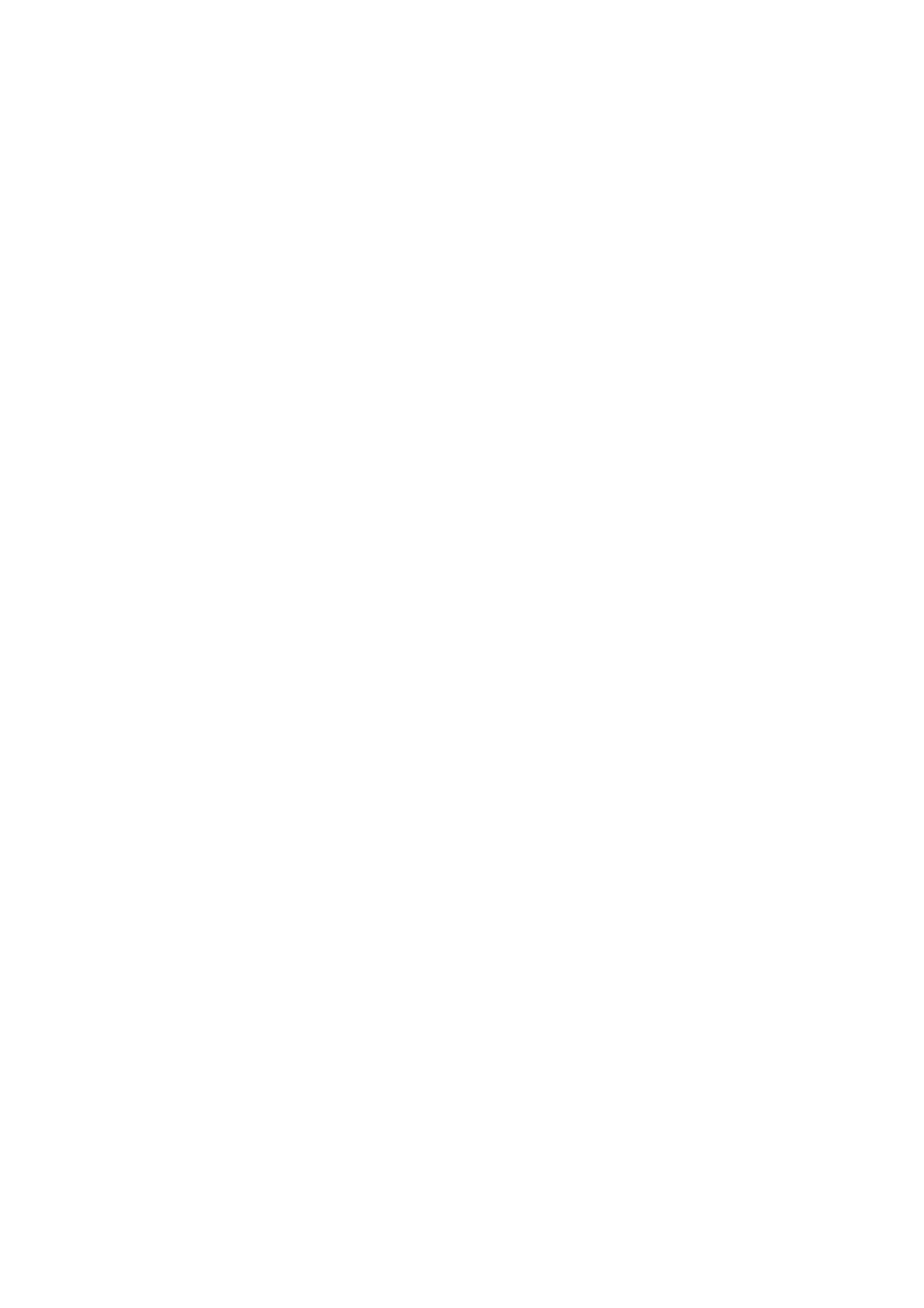# Abstracts of Papers in English Abstracts of Papers in English

#### Abstract

Vertical cooperative advertising is an advertising coordination scheme utilized by the manufacturers in order to affect the retailers' behavior. In a cooperative advertising program, the manufacturer incurs a part of retailers' local advertising costs in order to motivate the retailers to invest more on local advertising. On the other hand, the budgeting among different media alternatives is becoming an increasingly difficult marketing task. Each alternative, such as TV, radio, billboard, etc., has different effects on market demand and market share. To the best of our knowledge, all the previous studies on cooperative advertising problem have considered only one advertising option that may lead to sub-optimal solutions.

In this paper, we study cooperative advertising problem with multiple local advertising options in a supply chain comprised of a single manufacturer and two retailers. The manufacturer advertises to strengthen the image of his brand. However, retailers' advertisement intends to acquire short-term sales. Each retailer can choose one of the local advertising options, which directly affect its market share. Moreover, the market demand is assumed to be affected by the manufacturer's advertising cost and retailers' advertising options and advertising costs. Therefore, determining the best advertising options and investments are of great importance.

The aim of the problem is to determine the retailers' equilibrium option, each firm's advertising investment, and the manufacturer's participation rates on retailers' local advertising investment. The problem formulated as a three-stage game theoretic model. The retailers make their decisions simultaneously and a Stackelberg game is played between two echelons with the manufacturer being the leader. We provide an illustrative example as well as sensitivity analysis in order to investigate the Subgame Perfect Equilibrium (SPE) and coalitional strategies. A remarkable result is that the manufacturer's profit as well as the retailers' profit improve in coalitional strategies compared to the equilibrium strategy.

Key Words: Cooperative advertising; game theory; multiple local advertising options; retailers' competition.

THE PRODUCTION, REMANUFACTURE AND WASTE DISPOSAL MODEL WHERE RECOVERED ITEMS ARE NOT

# AS-GOOD-AS NEW WITH THE CONSIDERATION OF IMPERFECT QUALITY PRODUCTION AND REWORK PROCESSES

#### M.S. Moshtagh

sadegh.moshtagh@ut.ac.ir A. Taleizadeh(corresponding author) taleizadeh@ut.ac.ir Dept. of Industrial Engineering University of Tehran

Sharif Industrial Engineering and Management Journal Volume 33, Issue 2.1, Page 139-149, Research Note

c Sharif University of Technology

 Received 8 April 2015; received in revised form 19 September 2015; accepted 10 October 2015.

#### Abstract

Inventory management of produced, remanufactured /repaired and returned items has been receiving increasing attention in recent years. In works in the literature researchers assumed that produced and recovered (repaired or remanufactured) items have the same quality. However, some studies considered a more realistic situation where produced and remanufactured items are incompatible; these studies like other studies assumed that manufacturing and remanufacturing process are imperfect. In the real-life production systems, the generation of nonconforming items is inevitable owing to process deterioration or other uncontrollable factors. These defective products can sometimes undergo rework, so that the overall production costs can be reduced. This paper extends the model of a production, remanufacturing and waste disposal system with defective items and rework process. The manufacturing and remanufacturing process are assumed to be imperfect as it can produce some defectives which are reworked in the same cycle itself. Also we assume that demand for manufactured items is different from that for remanufactured (repaired) ones. This assumption results in lost sales situations where there are stock-out periods for manufactured and remanufactured items. Our model considers a production environment that consists of two markets. The first market is for remanufacturing returned items and manufacturing new items while the second market is for collecting returned items to be remanufactured in the first market. Deterministic mathematical model is presented for multiple remanufacturing and production cycles. A solution procedure was introduced then two numerical examples are provided to perform a sensitivity analysis. Finally, conclusion and future researches are presented.

Key Words: Production, remanufacturing, closed-loop supply chain, lost sales, defective items, rework process.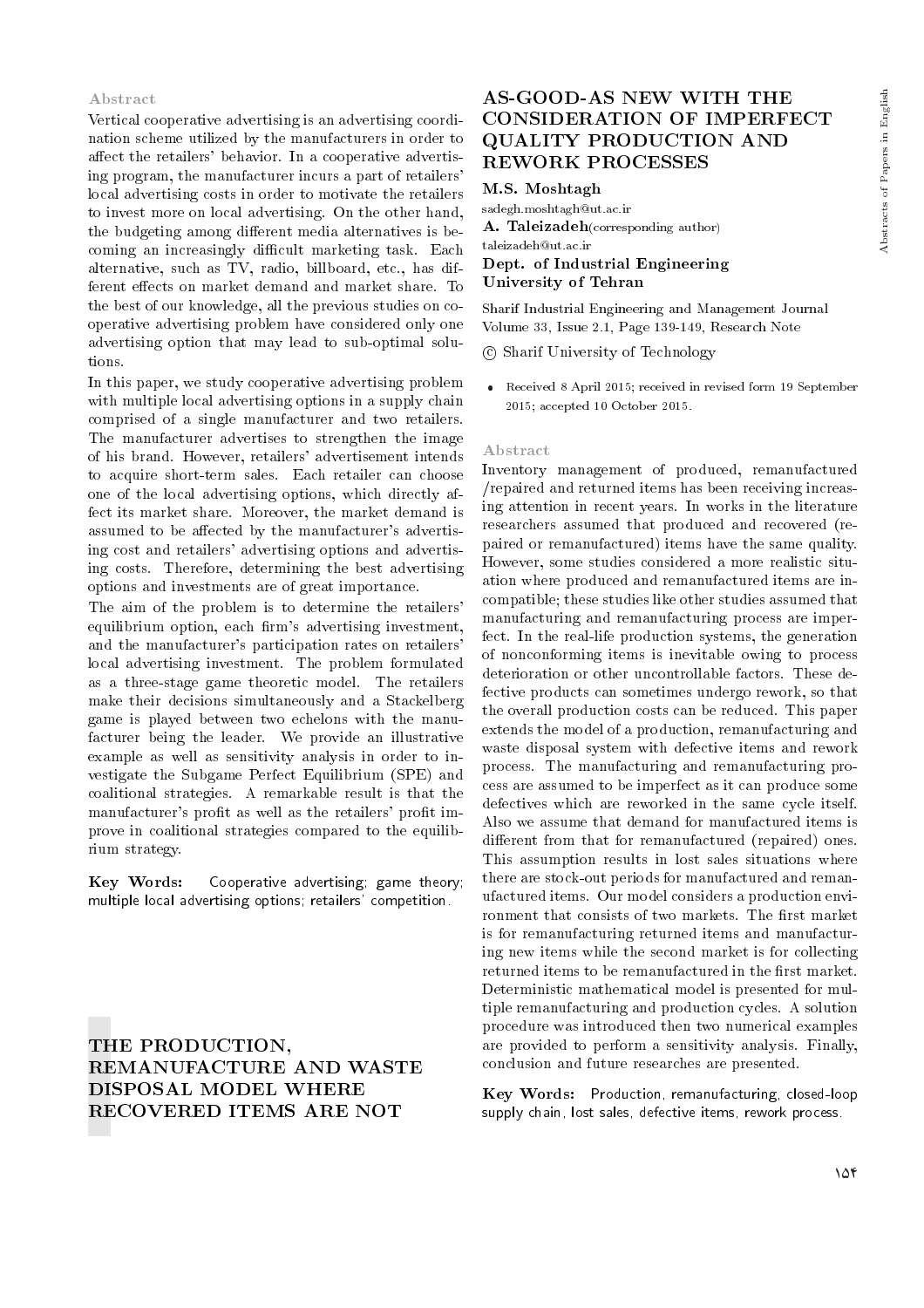ters and distribution vehicles to get to suppliers and shelters.

To demonstrate the efficiency and applicability of the proposed model, we provide a solution to the model by exact method and perform sensitivity analysis on the main parameters. Results show that the proposed model can be used to decide on simultaneous routing, scheduling, and allocating for relief operations in response phase of disaster.

Key Words: Evacuation, allocation, routing and scheduling.

# THREE EVOLUTIONARY MULTI-OBJECTIVE ALGORITHMS FOR DOOR ASSIGNING AND SEQUENCING OF INBOUND AND OUTBOUND TRUCKS IN CROSS-DOCKING TERMINALS

M. Bagheri(corresponding author) m bagheri@sadjad.ac.ir M.T. Assadi m.assadi.ie@gmail.com Dept. of Industrial Engineerng Sadjad University of Technology F. Joulai fjolai@ut.ac.ir Dept. of Industrial Engineerng University of Tehran

Sharif Industrial Engineering and Management Journal Volume 33, Issue 2.1, Page 117-128, Original Article

c Sharif University of Technology

 Received 9 September 2015; received in revised form 4 February 2016; accepted 9 February 2016.

### Abstract

Cross docking is a warehouse management concept in which items delivered to a warehouse by inbound trucks are immediately sorted out and reorganized based on customer demands and are routed and loaded into outbound trucks for delivery to customers without being held in inventory in the warehouse. If any item is to be held in storage, it is only for a brief period of time that is typically less than 24 hours. Based on this concept, inventory management cost, turn-around times for customer orders, and warehouse space requirements are reduced. In another definition, a cross dock is a consolidation point in a distribution network, where multiple smaller shipments can be merged with full truck loads to decrease the transportation costs. In cross-docking systems, the truck scheduling problem, which decides on the succession of inbound and outbound truck processing at the dock doors, is signicantly important to guarantee a rapid turnover and on-time deliveries. The cost reduction of the cross-docking systems is proved by the successful implementation of several industries: the retail chain (Wal-Mart), the mailing companies (UPS), the automobile manufacturers (Toyota), and less-thantruckload providers. Cross-docking systems can be distinguished based on when the customer is assigned to the individual products. In pre-distribution cross-docking (Pre-C), the customer is assigned before the shipment leaves the supplier who takes care of preparation and sorting. On the other hand, in post-distribution crossdocking (Post-C), the allocation of goods to customers is done at the cross-dock. In this paper, the truck scheduling problem in pre-distribution cross-docking systems is studied and a multi-objective model based on Mixed Integer Programming is proposed. For solving the proposed model, three multi-objective genetic- based algorithms are developed: Non Dominated Sorting Genetic Algorithm-II (NSGA-II), Pareto Envelope based Selection Algorithm-II (PESA-II), and Strength Pareto Evolutionary Algorithm (SPEA-II). In order to evaluate the performance of the meta-heuristics, several numerical examples are randomly generated along with those presented in the literature. At last, the Pareto fronts of three algorithms are compared by three evaluation metrics which contain: Mean Ideal Distance (MID), Spacing Metric (SM), and Quality Metric (QM). The results show that among these developed algorithms, the SPEA-II obtains the best performance based on all evaluation metrics.

Key Words: Cross docking, truck scheduling, door assignment, multi-objective optimization, NSGA-II, SPEA-II, PESA-I.

# COOPERATIVE ADVERTISING WITH MULTIPLE LOCAL ADVERTISING OPTIONS AND COMPETING RETAILERS

# S. Alaei

alaei.saeed@gmail.com M. Setak(corresponding author)

# setak@kntu.ac.ir

# Dept. of industrial Engineering K. N. Toosi University of Technology

Sharif Industrial Engineering and Management Journal Volume 33, Issue 2.1, Page 129-138, Original Article

# c Sharif University of Technology

 Received 12 October 2015; received in revised form 19 May 2016; accepted 16 July 2016.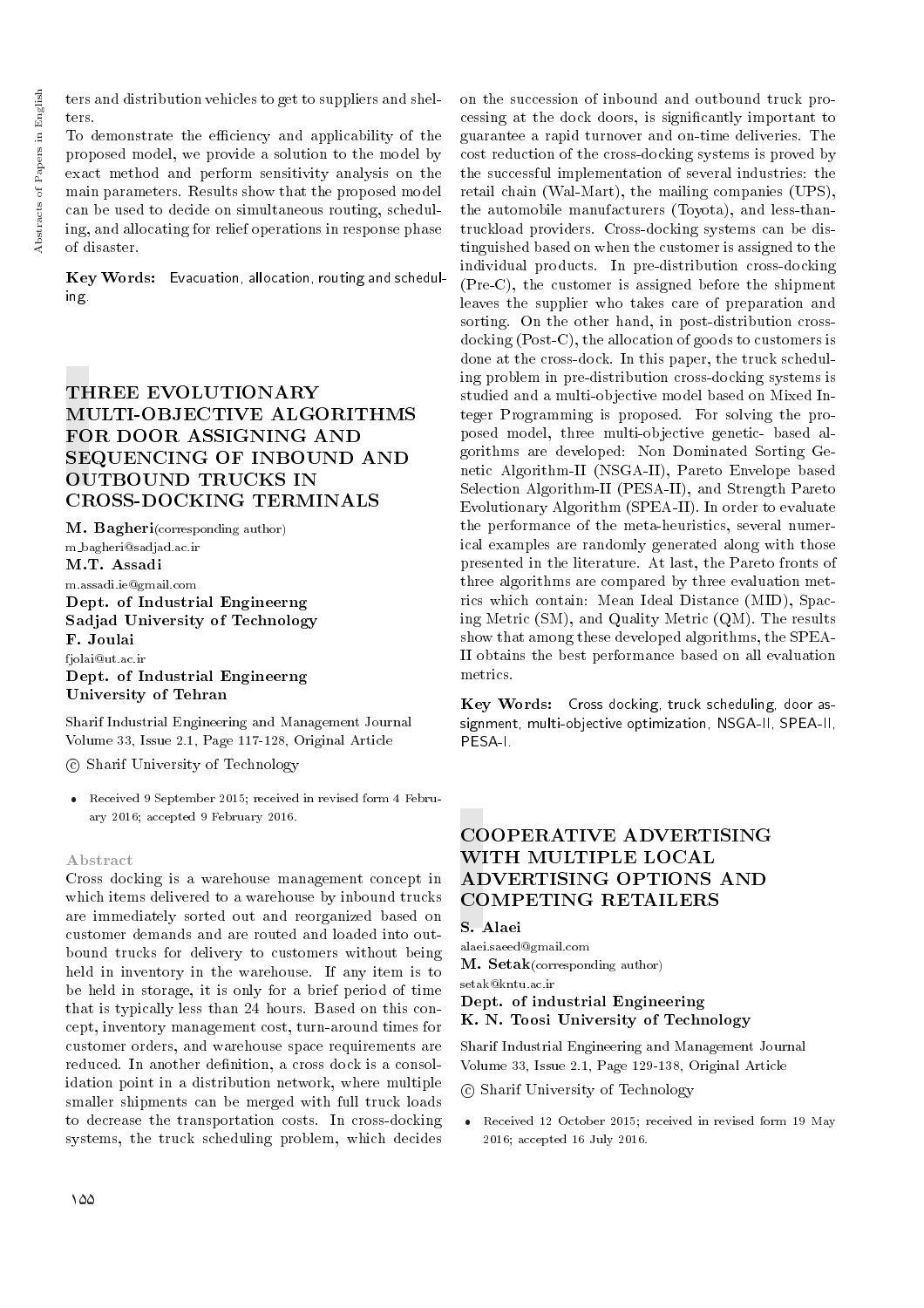### M. Heydari mheydari@znu.ac.ir Dept. of Mechanical Engineering University of Zanjan

Sharif Industrial Engineering and Management Journal Volume 33, Issue 2.1, Page 99-105, Original Article

c Sharif University of Technology

 Received 23 June 2015; received in revised form 1 December 2015; accepted 5 January 2016.

#### Abstract

This paper provides an optimization model for secondhanded products from customers and providers' point of views using game theory. Nowadays, customers with low financial ability usually tend to buy second-handed products. This provides the opportunity for dealers of second-handed products to make profit from selling such products. Since the customer is unaware of the product's performance, the dealer offers warranty or upgrades the product. This, in turn, may increase the price of the product and make the customer reject the offer to buy the product. When the dealer determines the warranty coverage and upgrade level regardless of the customer's expected cost, customer may decide not to buy the product. Therefore, the dealer should consider the cost of the customer in addition to his profit. In an actual environment of buying second-handed products, it can be expected that the customer determines the upgrade level and the length of his warranty period so as to minimize his cost during the product's useful life. Upon this decision of the customer, the provider of the secondhanded product determines his margin of profit so as to maximize his expected prot considering demand for the second-handed product. In the present study, we consider the con
ict between the customer's expected cost and the provider's expected profit for the secondhanded products. The customer decides based on costbenet balance and the dealer decides based on maximizing his expected profit. Therefore, Stackelberg decision model for modeling this problem is used. In this model, customer is the leader, and dealer is the follower. We assume that warranty coverage and upgrade level are customer's decision variables to be determined so that the customer's expected cost is minimized; warranty, upgrade, post-warranty prot margins are dealer's decision variables to be determined so that the dealer's expected profit is maximized. In this model, the demand for the second-handed product depends on the expected sale price and the expected post warranty price. To solve this problem, the game model is used by the Karush-Kahn-Tucker conditions. Finally, a numerical example and the sensitivity analysis are discussed.

Key Words: Warranty, second-handed products, upgrade, game theory, non homogenous poisson process.

# AN INTEGRATED MODEL OF SIMULTANEOUS ROUTING, SCHEDULING, AND ALLOCATING FOR RELIEF OPERATIONS IN RESPONSE PHASE OF DISASTER

F. Sabouhi sabouhi@ind.iust.ac.ir M. Heydari Mheydari@iust.ac.ir Dept. of Industrial Engineerng Iran University of Science and Technology A. Bozorgi-Amiri(corresponding author) Alibozorgi@ut.ac.ir Dept. of Industrial Engineerng University of Tehran

Sharif Industrial Engineering and Management Journal Volume 33, Issue 2.1, Page 107-115, Original Article

c Sharif University of Technology

 Received 23 August 2015; received in revised form 6 March 2016; accepted 25 April 2016.

#### Abstract

Every year, man-made accidents or natural disasters, such as earthquakes, tsunamis, hurricanes, etc., make thousands of people homeless and cause considerable damages, and even death of many people. Planning for basic actions can reduce these damages.

One of the most vital actions of disaster response phase is to evacuate healthy people from disaster-stricken areas to shelters and provide basic needs for them. By choosing efficient routes and relief operations at the right time, loss of life and financial damage are diminished.

In this study, an integrated network of routing, scheduling, and allocating at the same time is modeled for evacuating healthy people to shelters and providing relief items for them. In the evacuation operations, the possibility of servicing to healthy people in each disaster by several vehicles, existence of multiple depots of heterogeneous vehicles, and time window constraints for vehicles to get to disaster areas and shelters are considered. In the distribution process of relief items, the possibility of getting service from each supplier by several vehicles, existence of multiple depots of heterogeneous vehicles, and time-window constraints for vehicles to get to suppliers and shelters are introduced. To get closer to the real world, evacuation vehicles for people and item distribution vehicles are considered differently, shelters' capacity constraint and vehicles' number and capacity constraint are introduced to perform a better planning for response phase of disaster.

A mixed integer linear mathematical programming model is presented to minimize the total time required for evacuation vehicles to get to disaster-stricken areas and shel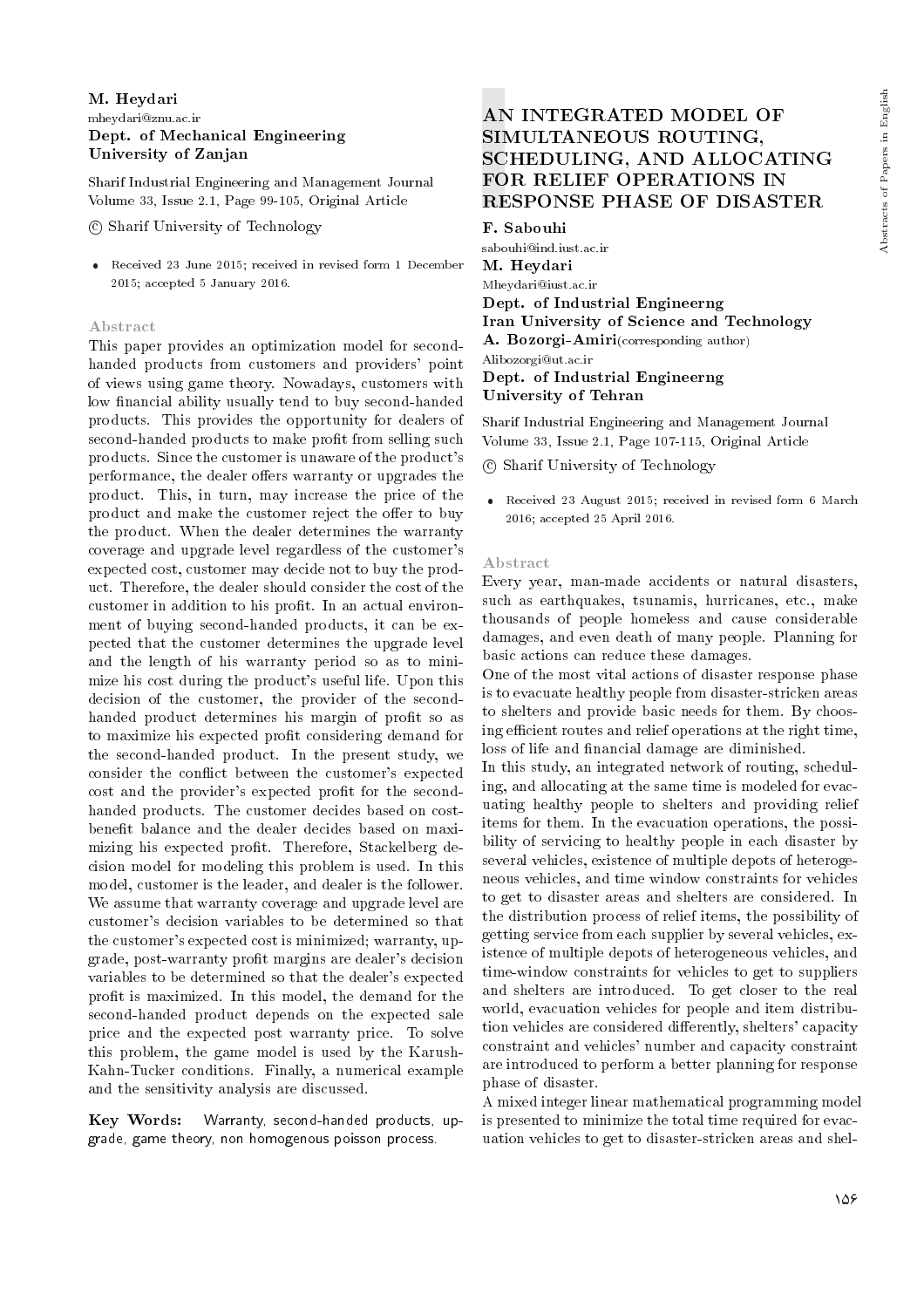of parameters named as advertising effectiveness of each member on rival member's sale response functions, on optimal decision variable paths of each chain member, is examined in three scenarios. In the first scenario, the effect of Manufacturer's advertising on retailer's strategies was performed. In the second scenario, the effect of retailer's advertising on the manufacturer's strategies was evaluated. Finally, in the third scenario, simultaneous change in Manufacturer and retailer's effect on competitor's prot functions was investigated. In all scenarios, it is observed that theses parameters have a decreasing effect on all channel member's optimal decision variable paths.

Key Words: Differential games, dual channel supply chain, dynamic pricing and advertising, feedback nash equilibrium, stackelberg equilibrium.

# LOCATING REMANUFACTURING AND WAREHOUSE CENTERS IN THE INTEGRATED FORWARD AND REVERSE LOGISTIC CONSIDERING STOCHASTIC DEMANDS AND LIMITED CAPACITIES

M. Kianpour

m.kianpour@ut.ac.ir Z. Jalili Bal zjalili222@ut.ac.ir F. Jolai(corresponding author) fjolai@ut.ac.ir Faculty of Industrial Engineering University of Tehran

Sharif Industrial Engineering and Management Journal Volume 33, Issue 2.1, Page 91-97, Original Article

c Sharif University of Technology

 Received 14 June 2015; received in revised form 4 November 2015; accepted 27 January 2016.

#### Abstract

One of the most important issues of location is locating the facilities in two types of problem: facility location problems with limited capacity and non-limited capacity. The objective of these problems is to find the best and most suitable location for facilities. In this paper, with studying various models for locating with in forward and reverse logistics systems and also reviewing recent papers in this area, we proposed an integrated model in facility location in which "forward" and "reverse" networks are considered simultaneously. In this model, we consider producers, intermediate centers, and remanufacturing centers, and warehouse centers simultaneously which are to be located in an integrated logistics system with limited capacities. To model this problem in this study, we propose a 0-1 mixed integer programming model in which forward and reverse flows and their mutual interactions are considered simultaneously. In this problem, customer demands are considered as stochastic, and demands for this model contain new products and returned products. To examine the efficiency, the mixed 0-1 and integer programming models, various test problems, and numerical calculations are solved by GAMS 24.1.2 optimization software. To show the effectiveness of this model, we have considered the test problem extended to Bostel and Lu study in 2007 in which forward and reverse networks are considered simultaneously with respect to the remanufacturing centers. By comparing the numerical results obtained from the model, it was shown that the proposed model provides a more optimal solution. To satisfy customer demands regarding returned products, we focused on the remanufacturing centers. In the study, we also showed that considering the facilities simultaneously would directly affect reverse logistics network structure. Also, the cost of production and remanufacturing centers affect the total cost of logistic network, such that by increasing the percentage of remanufacturing due to lower production costs, the total cost of network is reduced. So, with appropriate decision making and correct information about choosing the recovery facility (remanufacturing centers), returned products can be as many as possible to remanufacture and repair the damage, and thus avoid extra production costs.

Key Words: Facility location; logistics network; forward and reverse logistics;  $0-1$  mixed integer programming; stochastic demands.

# DETERMINING THE OPTIMAL UPGRADE LEVEL, WARRANTY DURATION AND PROFIT MARGINS FOR SECOND-HANDED PRODUCTS FROM THE VIEWPOINTS OF CUSTOMER AND PROVIDERS USING GAME THEORY

E. Baghdadi e baghdadi@ind.iust.ac.ir K. Noghondarian(corresponding author) noghondarian@iust.ac.ir Dept. of Industrial Engineering Iran University of Science and Technology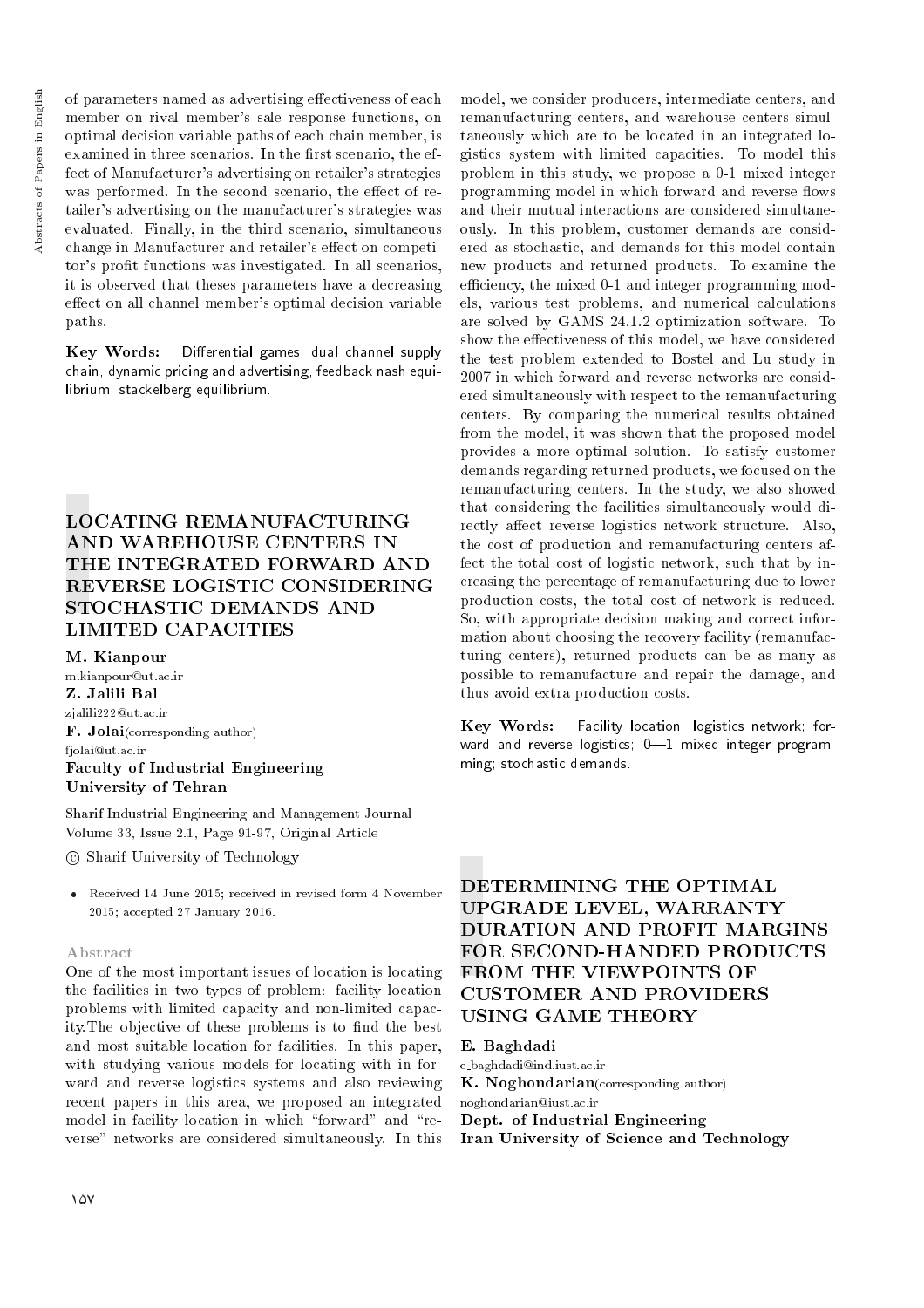## Dept. of Industerial and Mechanical Engineering Qazvin Branch, Islamic Azad University M. Seifbarghy m.seifbarghy@alzahra.ac.ir Dept. of Industrial Engineering Alzahra University

Sharif Industrial Engineering and Management Journal Volume 33, Issue 2.1, Page 65-77, Original Article

#### c Sharif University of Technology

 Received 4 April 2015; received in revised form 7 January 2016; accepted 9 February 2016.

#### Abstract

The necessity for integration and coordination of various components in a Supply Chain Management has been recognized as an important factor for most companies to remain competitive. Most of the activities in the supply chain chain management are inter-related and changes in one part of the supply chain management are likely to affect the performance of other processes. Production, inventory management, and transportation are three of the key logistical drivers of the supply chain management. Other components include, location, marketing, and purchasing. Production inventory routing problem combines two classic well-known problems, namely inventory routing problem and lot-sizing problem. The problem is solved in an attempt to jointly optimize Production, inventory, and routing decisions, and is thus a generalization of the inventory routing problem. The implementation of production inventory routing problem is critical, especially in a Vendor Managed Inventory (VMI) replenishment system, where the supplier or manufacturer observes and controls the inventory levels of its customers or retailers. One of the most important benefits of VMI is that it permits a more uniform utilization of transportation resources. This leads to a higher level of efficiency and a much lower distribution cost that often constitutes the largest part of the overall cost. Customers benet from higher service levels and greater product availability due to the fact that vendors can use the existing inventory data at their customer sites to more accurately predict future demand. Although the Production inventory routing problem has a complicated structure, a growing interest in this problem in recent decade has drawn attentions theoretically to the problem. This article provides a comprehensive review of the existing literature and the associated classifications. The article also presents one of the models of the problem. The proposed model consists of a twosurface supply chain which has a production site and multiple customers with finite demand. The problem is presented in multiple products and inventory shortages are not permitted. Finally, we point out interesting research directions for further developments in production inventory routing problem.

Key Words: Supply chain, production inventory routing, exact algorithms, heuristics, multi products.

# FEEDBACK NASH EQUILIBRIUM FOR DYNAMIC ADVERTISING AND PRICING IN DUAL CHANNEL SUPPLY CHAIN

A. Rahmani abolghasem.rahmani@in.iut.ac.ir S.R. Hejazi

#### rehejazi@cc.iut.ac.ir

M. Rasti-Barzoki(corresponding author) rasti@cc.iut.ac.ir

# Dept. of Industrial Engineering Isfahan University of Technology

Sharif Industrial Engineering and Management Journal Volume 33, Issue 2.1, Page 79-90, Original Article

c Sharif University of Technology

 Received 28 April 2015; received in revised form 23 December 2015; accepted 27 January 2016.

#### Abstract

This paper considers the problem of optimal advertising and pricing paths of a dual- channel supply chain members through differential games approach. Considered Supply Chain consists of a manufacturer and a retailer. The manufacturer indirectly trades with the final consumer in retail or traditional channel and directly trades with the final consumer in online channel. Retailer trades with the final consumer just in traditional channel. Manufacturer aeffects on chain membersmember's profits with identifying control variables as online price, global advertising effort, and online advertising effort. The global advertising effort of the manufacturer has indirect and long-term effects on sale functions of both members. On the other hand, local advertising efforts of both firms in retail and online channel have direct and short-time effects on sales functions. Retailer's control variables are retail price and local advertising effort. The state variable of the dynamic system is the goodwill of the manufacturer which means that the accumulated reputation of the manufacturer is increased by the national advertising effort of manufacturer. In this article, competition between chain members are is modeled by evaluating Feedback Nash equilibrium. Also, the model is validated by results of the Stackelberg game model with manufacturer leadership consideration. The comparison between the two models showed that, chain profit in Stackelberg model is higher than chain profit in Nash model. At last, with a numerical example, impact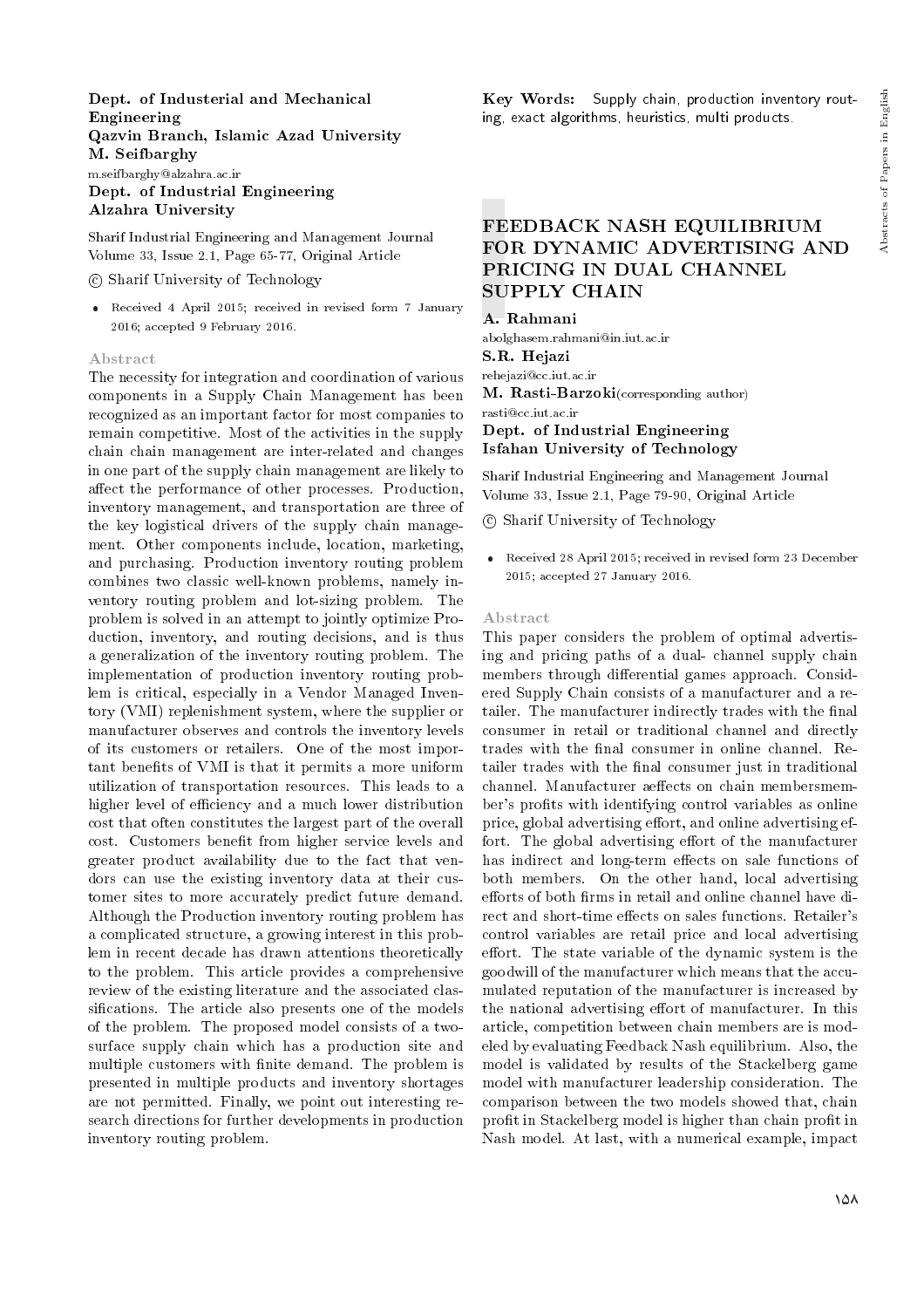the effect of personality type on the knowledge acquisition (KA) techniques.

This paper examines KA techniques through an empirical study involving 82 participants who were assessed by six KA techniques in this context.

Each technique was implemented by experts in the field of Power Industry; they evaluated the techniques using a questionnaire. Also, Myers-Briggs questionnaire was used to assess personality types consisting of dimensions, such as extroversion- Introversion, Intuition-Sensing, Feeling- Thinking, perceiving- judging.

The results confirmed some relations between the type of personality and KA techniques. As seen, extraversion was positively correlated with interview, card sorting, and twenty- question techniques.

Introversion was positively correlated with laddering techniques, diagram-based and repertory grid technique. Intuition was positively correlated with card sorting, repertory grid, twenty questions; sensing was positively correlated with laddering techniques, diagram-based, and interview.

Thinking was positively correlated with laddering techniques, diagram-based, twenty questions and card sorting; feeling was positively correlated with interview and card sorting.

Perceiving was positively correlated with interview, and judging was positively correlated with laddering techniques, diagram-based, twenty questions, card sorting and repertory grid technique.

Key Words: Knowledge acquisition techniques, personality type, knowledge acquisition.

# PRESENTING A FUZZY MULTI-OBJECTIVE MODEL IN SUPPLIER SELECTION FOR MINIMIZING EFFECTS OF GASSES OF VEHICLES TRANSPORTATION

#### A. Mirzaei

mirzaei akbar14@yahoo.com A. Kazemi(corresponding author) abkaazemi@gmail.com Faculty of Industrial and Mechanical Engineering Qazvin Branch, Islamic Azad University

Sharif Industrial Engineering and Management Journal Volume 33, Issue 2.1, Page 55-64, Original Article

c Sharif University of Technology

 Received 20 April 2015; received in revised form 26 September 2015; accepted 27 December 2015.

#### Abstract

Supplier selection is one of the most important activities of purchasing departments. This importance increase even more by new strategies in a supply chain. Supplier selection is a multi-criteria decision making (MCDM) problem in which criteria have different relative importance. Due to the key role of supplier's performance on cost, quality, delivery, and service in achieving the objectives of a supply chain. Supplier selection is a multiplecriteria decision-making problem affected by several conflicting factors. In practice, for supplier selection problems, many input pieces of information are not known precisely. The fuzzy set theories can be employed due to the presence of vagueness and imprecision of information.

The essence of evaluation process and supplier selection is a complex multipurpose decision making problem issue that is affected by several factors. In fact, the evaluation process and supplier selection are based on a series of criteria that must be considered in this process. In this research, a multi-objective model in supplier selection issue is presented for one product. The total cost in suggested model consists of supplier costs and purchaser's costs and also environmental polluters caused by vehicles transportation have been spotted as an affective factor on evaluation process and total provider's selection. The considered criteria in the suggested model are comprised comprehensive total cost of providers (total costs of ordering and shortage) and minimizing rate of the rejected and uncorrected goods that is also correctable and incorrigible. In fact, minimization of providers lack of quality goods leads to minimizing receiving rate of delayed goods (reducing lead time) and reducing environment polluters caused by transportation vehicles such as (aerial, marine, earthy, railway). We used two methods, such as Zimmermann Fuzzy and Werner "fuzzyand" approaches, to solve the suggested model. These methods are analyzed by different dimensions on experimental produced issues, and finally, three methods are compared on produced issues.

Key Words: Supplier selection, multi-objective optimization, environmental pollutants, vehicles transportation, fuzzy approach.

# A REVIEW OF THE STUDIES OF PRODUCTION INVENTORY ROUTING PROBLEM CONSIDERING MODELING AND SOLUTION **TECHNIQUES**

# A. Rayhani

alihector69@yahoo.com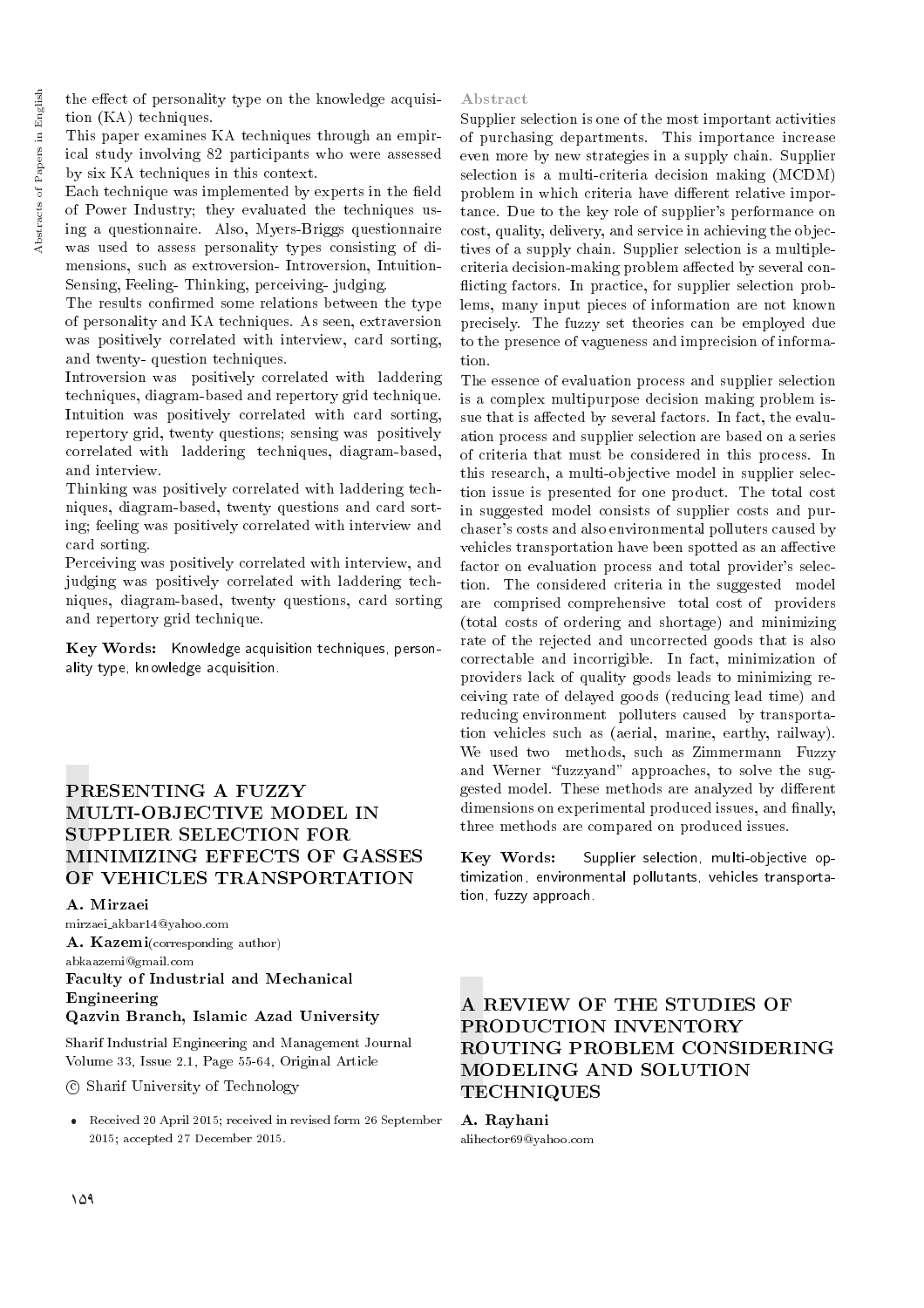PSO-Greedy algorithms. Based on computational analysis, it can be observed that the PSO-A\* algorithm is more efficient compared to the PSO algorithm in which its lower level sub problems are solved through an exact solver; it is also more effective compared to the PSO-Greedy algorithm.

Key Words: Two-Echelon supply chain, procurement problem, stackelberg game, hybrid algorithm.

# CAPACITY ALLOCATION PROBLEM IN A MULTI-PERIOD OF SUPPLY CHAIN MODEL IN LIGHT OF GAME THEORY APPROACH

#### M. Azizi

maryam azizi68@yahoo.com Dept. of Industrial Engineering Shahed University H. Navidi(corresponding author) navidi@shahed.ac.ir Dept. of Computer Sciences Shahed University

Sharif Industrial Engineering and Management Journal Volume 33, Issue 2.1, Page 35-42, Original Article

c Sharif University of Technology

 Received 23 February 2015; received in revised form 22 July 2015; accepted 27 December 2015.

#### Abstract

Capacity allocation plays an important role in supply chain management. In this study, a multi-period scenario is considered for a distribution system with one supplier and two retailers. The supplier may have infinite or nite capacity and allocates one product to the retailers at the beginning of a selling season. The retailers have a general cost structure and make ordering decisions to maximize their own profits. The order strategy of one retailer affects the order strategies of all other retailers, which results in a strategic interaction among the decision making of all retailers. The quantity requested by a retailer is called an order, or a claim. When the total quantity of orders from retailers exceeds the supplier's capacity, some rules are followed to allocate the capacity to the two retailers. The quantity of product that a retailer actually receives is called an allocation. In general a retailer's allocation is different from its order. The customer demand at each retailer is random in every period of time, and when a demand cannot be met by one retailer due to a stockout, the customers may go to the other retailer. This phenomenon is often referred

to as market search. Since the two retailers compete for both supply and demand, the ordering decision at one retailer affects the demand of the competing retailer, thereby creating a strategic interaction among the retailers' inventory decisions. We analyze the inventory control decisions for the retailers using a game theoretical approach. In this paper game theory is used to study this problem. We are able to derive some necessary and sufficient conditions for the existence of a unique Nash equilibrium. It is shown that if the supplier's capacity is unlimited, there will always be a unique equilibrium; if capacity is limited, there is an equilibrium only under certain conditions.

Key Words: Multi-Period of supply chain management, capacity allocation problem, game theory, market search.

# EXPLORING OF THE EFFECT OF PERSONALITY TYPE ON KNOWLEDGE ACQUISITION PROCESS OF EXPERTS

P. Akhavan(corresponding author) Peyman akv@yahoo.com M. Dehghani dehghani.maria@yahoo.com Faculty of Industrial Engineering Malek Ashtar University of Technology

Sharif Industrial Engineering and Management Journal Volume 33, Issue 2.1, Page 43-53, Original Article

c Sharif University of Technology

 Received 28 February 2015; received in revised form 5 December 2015; accepted 27 December 2015.

#### Abstract

Experts in organizations are the most valuable resources and assets. If experts leave the organization, their experience and knowledge of the organization are lost, and cost of regaining the lost experience and knowledge would be considerable. Therefore, over the past recent years, interest in knowledge acquisition (KA) has increased radically, because about 90knowledge is tacit and embedded within employees' minds. We face different types of experts and many different types of knowledge they provide for the organizations.

The literature emphasizes the role of personality characteristics in the process of KA. Benbasat and Dhaliwal (1990) believed that one of the important specifications of experts that affect KA process is personality characteristics The main objective of this paper is to explore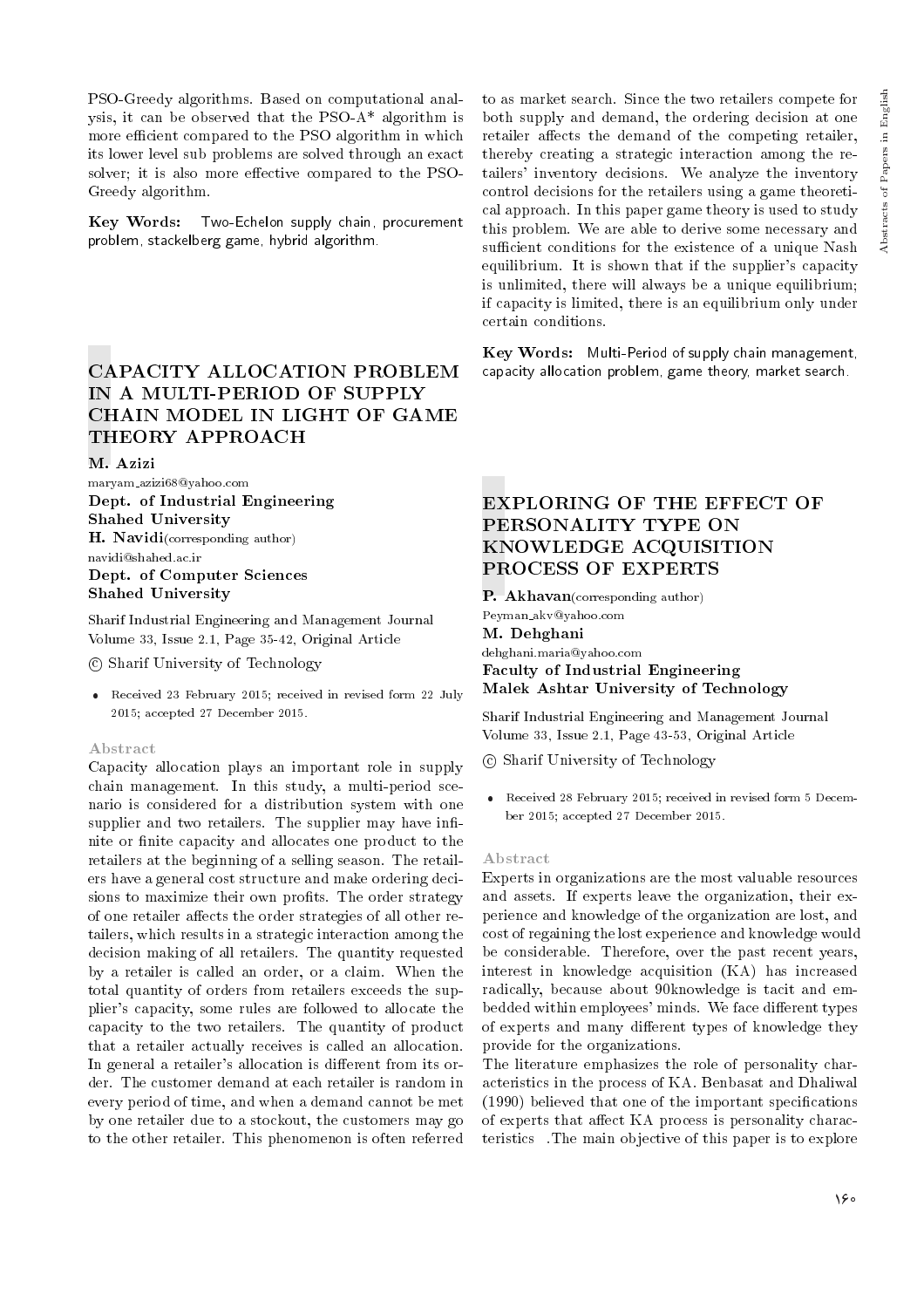# MIN-MAX GOAL PROGRAMMING APPROACH

S. Namdarzangeneh s zangeneh@yahoo.com A. Hassanpour(corresponding author) a.hasanpour@student.alzahra.ac.ir Faculty of Industrial Engineering Alzahra University

Sharif Industrial Engineering and Management Journal Volume 33, Issue 2.1, Page 11-19, Original Article

c Sharif University of Technology

 Received 18 Augst 2014; received in revised form 29 September 2015; accepted 27 December 2015.

#### Abstract

This paper proposes a new model based on a Min-Max goal programming approach and using robust optimization model for the multi-objective portfolio selection problem. In Min-Max goal programming, decisionmakers can achieve more than one objective function. Some uncertain coefficients exist in both single and multiobjective models of the portfolio selection problem, which affect the feasibility and optimality of solutions. Robust optimization is an approach that deals with the uncertainty parameters in mathematical models and guarantees the feasibility of the solutions. This paper tries to address the uncertainty parameters with the robust optimization approach. This paper presents a Min-Max goal programming for the portfolio selection problem and addresses the uncertainty of the parameters by the use of robust optimization approach. For this purpose Markowitz Mean Variance model with two objectives, expected return and expected risk, has been transformed into a four-objective model under uncertainty by adding two new objectives, divided annual profit and stock price in the last day of exchange. Using this model, we may consider decision-makers' opinions and uncertainty together. At first, a min-max goal programming model is presented, and then to add uncertainty, the model is extended to a multi-objective robust model in which uncertainty exists in both expected return and expected risk parameters. Bertsimas and Sim approach (2004) is utilized for robustness of our model. This robust model is linear and applied to optimize a sample of 20 stocks from Tehran Stock Exchange in a period of April 2013 to April 2014 under conditions of uncertainty. The results of the study show that the conservatism of the solution increases when the price of robustness increases. So, the proposed model can efficiently confront uncertainty in multi-objective portfolio selection problem, and this model is more practical in the real world than others.

Key Words: Portfolio selection, min-max goal programming, multi-objective robust optimization, bertsimas and sim approach.

# DEVELOPING A BI-LEVEL PROGRAMMING MODEL FOR PROCUREMENT MANAGEMENT AND A HYBRID ALGORITHM FOR ITS SOLUTION

Z. Kaheh

zohreh.kaheh@modares.ac.ir R. Baradaran Kazemzadeh(corresponding author) rkazem@modares.ac.ir E. Masehian masehian@modares.ac.ir A. Husseinzadeh Kashan a.kashan@modares.ac.ir Faculty of Industrial and Systems Engineering Tarbiat Modares University

Sharif Industrial Engineering and Management Journal Volume 33, Issue 2.1, Page 21-33, Original Article

c Sharif University of Technology

 Received 30 December 2014; received in revised form 25 July 2015; accepted 22 November 2015.

#### Abstract

In this paper, we deal with a procurement problem in a decentralized two-echelon supply chain, in which a buyer (manufacturer) aims to procure a bundle of needed items from a number of suppliers. The problem is modeled via a bi-level programming model, in which the buyer acts as a leader and the suppliers separately act as followers on lower level. To solve this bi-level mathematical model, a hybrid algorithm based on particle swarm optimization  $(PSO-A^*)$  is proposed. The proposed mechanism, by satisfying the partners' constraints, is able to reach a near-optimal solution which persuades the partners to contract. In this paper, a comprehensive pattern is proposed for embedding the negotiation process in mathematical models and their solution procedure. This study aims at developing a bi-level programming to deal with a negotiation-based procurement problem, according to the realistic assumptions, in which the buyer is considered as a leader and makes optimal decisions according to suppliers' proposals in lower level as followers. Such a mechanism provides an alignment among suppliers' production planning and order allocation to avoid instantaneous orders, inability of suppliers to supply orders, and impose high inventory cost. In addition, it supports the partnership with valued suppliers through suitable order allocation by taking suppliers' capacities into consideration. This research has been done based on the assumptions derived from the interviews with the experts in supplying automotive parts company called SAPCO and a number of its partners. To evaluate the performance of the proposed algorithm, the results of the PSO-A\* algorithm are compared with those of PSO-Exact and